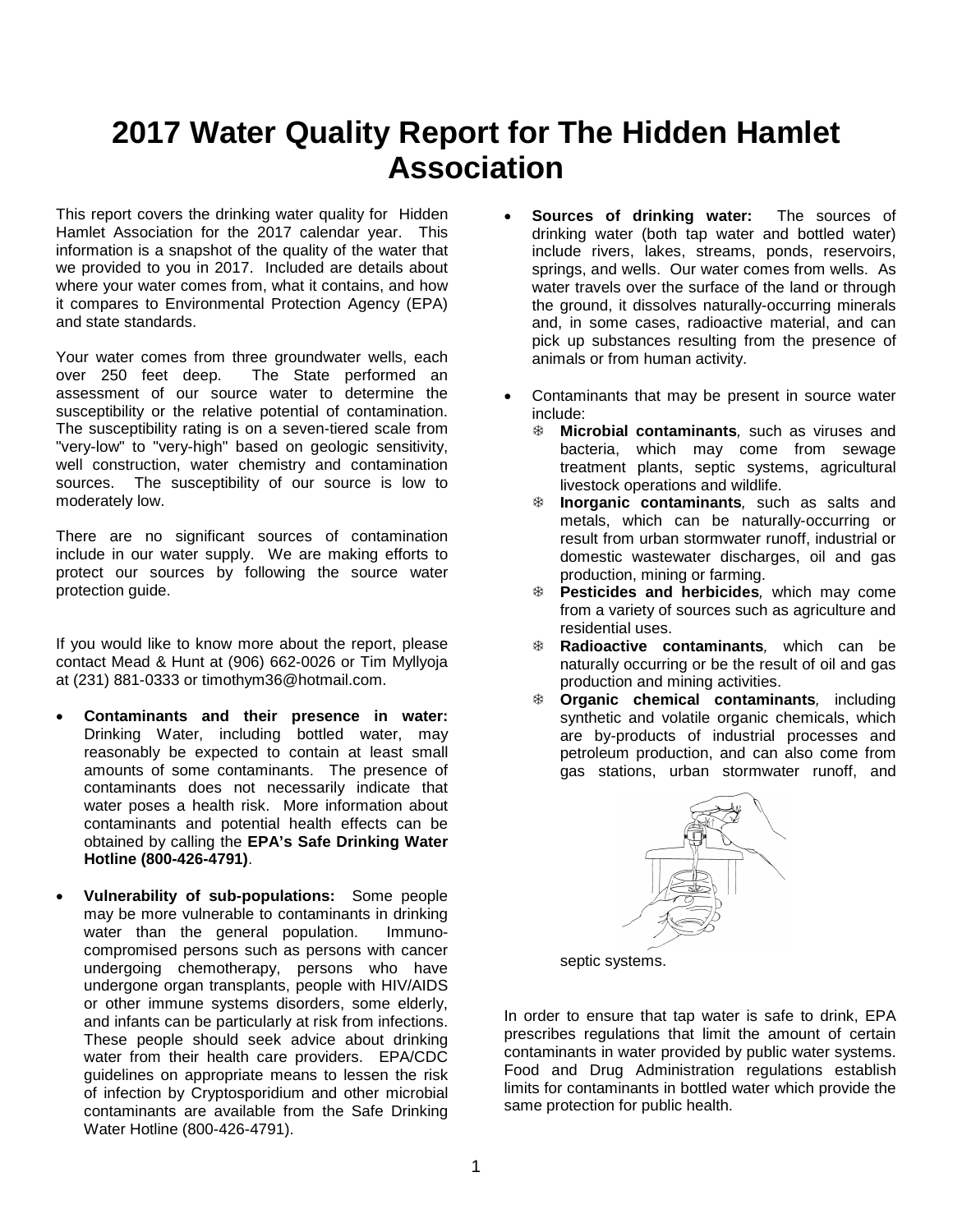## Water Quality Data

The table below lists all the drinking water contaminants that we detected during the 2017 calendar year. The presence of these contaminants in the water does not necessarily indicate that the water poses a health risk. Unless otherwise noted, the data presented in this table is from testing done January 1 – December 31, 2017. The State allows us to monitor for certain contaminants less than once per year because the concentrations of these contaminants are not expected to vary significantly from year to year. All of the data is representative of the water quality, but some are more than one year old.

### **Terms and abbreviations used below:**

- Maximum Contaminant Level Goal (MCLG): The level of a contaminant in drinking water below which there is no known or expected risk to health. MCLGs allow for a margin of safety.
- Maximum Contaminant Level (MCL): The highest level of a contaminant that is allowed in drinking water. MCLs are set as close to the MCLGs as feasible using the best available treatment technology.
- Maximum Residual Disinfectant Level (MRDL): The highest level of a disinfectant allowed in drinking water. There is convincing evidence that addition of a disinfectant is necessary for control of microbial contaminants.
- Maximum Residual Disinfectant Level Goal (MRDLG): means the level of a drinking water disinfectant below which there is no known or expected risk to health. MRDLGs do not reflect the benefits of the use of disinfectants to control microbial contaminants.
- N/A: Not applicable ND: not detectable at testing limit ppb: parts per billion or micrograms per liter ppm: parts per million or milligrams per liter pCi/l: picocuries per liter (a measure of radioactivity).
- Action Level (AL): The concentration of a contaminant which, if exceeded, triggers treatment or other requirements that a water system must follow.

| <b>Regulated</b><br><b>Contaminant</b>          | <b>MCL</b>             | <b>MCLG</b>  | Level<br><b>Detected</b> | Range                                                                                                                                                                                        | <b>Year Sampled</b> | <b>Violation</b><br>Yes / No                             | <b>Typical Source of Contaminant</b>                                                           |
|-------------------------------------------------|------------------------|--------------|--------------------------|----------------------------------------------------------------------------------------------------------------------------------------------------------------------------------------------|---------------------|----------------------------------------------------------|------------------------------------------------------------------------------------------------|
| <b>Barium</b><br>(ppm)                          | $\overline{2}$         | 2            | 0.02                     |                                                                                                                                                                                              | 2014                | <b>No</b>                                                | Discharge of drilling wastes; Discharge<br>of metal refineries: Erosion of natural<br>deposits |
| Selenium<br>(ppm)                               | 100                    | 100          | 0.001                    |                                                                                                                                                                                              | 2014                | <b>No</b>                                                | Discharge of drilling wastes; Discharge<br>of metal refineries: Erosion of natural<br>deposits |
| Fluoride<br>(ppm)                               | 4                      | 4            | 0.12                     |                                                                                                                                                                                              | 2017                | No                                                       | Erosion of natural deposits. Discharge<br>from fertilizer and aluminum factories.              |
| <b>Nitrate</b>                                  | 10                     | 10           | 0.7                      |                                                                                                                                                                                              | 2017                | No                                                       | Fertilizers, animal wastes, human<br>wastes, septic systems                                    |
| <b>TTHM - Total</b><br>Trihalomethanes<br>(ppb) | 80                     | N/A          | 12.6                     |                                                                                                                                                                                              | 2016                | <b>No</b>                                                | Byproduct of drinking water disinfection                                                       |
| HAA5<br>Haloacetic Acids<br>(ppb)               | 60                     | N/A          | 2                        |                                                                                                                                                                                              | 2016                | No                                                       | Byproduct of drinking water disinfection                                                       |
| Chlorine*<br>(ppm)                              | <b>MRDL</b>            | <b>MRDLG</b> | 0.10                     | $0.1 - 0.3$                                                                                                                                                                                  | 2017                | <b>No</b>                                                | Water additive used to control microbes                                                        |
|                                                 | 4                      | 4            |                          |                                                                                                                                                                                              |                     |                                                          |                                                                                                |
| <b>Radioactive</b><br>Contaminant               | <b>MCL</b>             | <b>MCLG</b>  | Level<br><b>Detected</b> | Range                                                                                                                                                                                        | <b>Year Sampled</b> | <b>Violation</b><br>Yes / No                             | <b>Typical Source of Contaminant</b>                                                           |
| Alpha emitters<br>(pCi/L)                       | 15                     | $\Omega$     | 1.4                      |                                                                                                                                                                                              | 2013                | <b>No</b>                                                | Erosion of natural deposits                                                                    |
| Combined radium<br>(pCi/L)                      | 5                      | $\Omega$     | 0.32                     |                                                                                                                                                                                              | 2013                | <b>No</b>                                                | Erosion of natural deposits                                                                    |
| Contaminant<br><b>Subject to AL</b>             | <b>Action</b><br>Level | <b>MCLG</b>  |                          | 90% of Samples<br><this level<="" td=""><td><b>Year Sampled</b></td><td><b>Number</b><br/>of<br/><b>Samples</b><br/><b>Above AL</b></td><td><b>Typical Source of Contaminant</b></td></this> | <b>Year Sampled</b> | <b>Number</b><br>of<br><b>Samples</b><br><b>Above AL</b> | <b>Typical Source of Contaminant</b>                                                           |
| Lead (ppb) **                                   | 15                     | $\Omega$     |                          | 4 ppb                                                                                                                                                                                        | 2016                | 0                                                        | Corrosion of household plumbing<br>systems; Erosion of natural deposits                        |